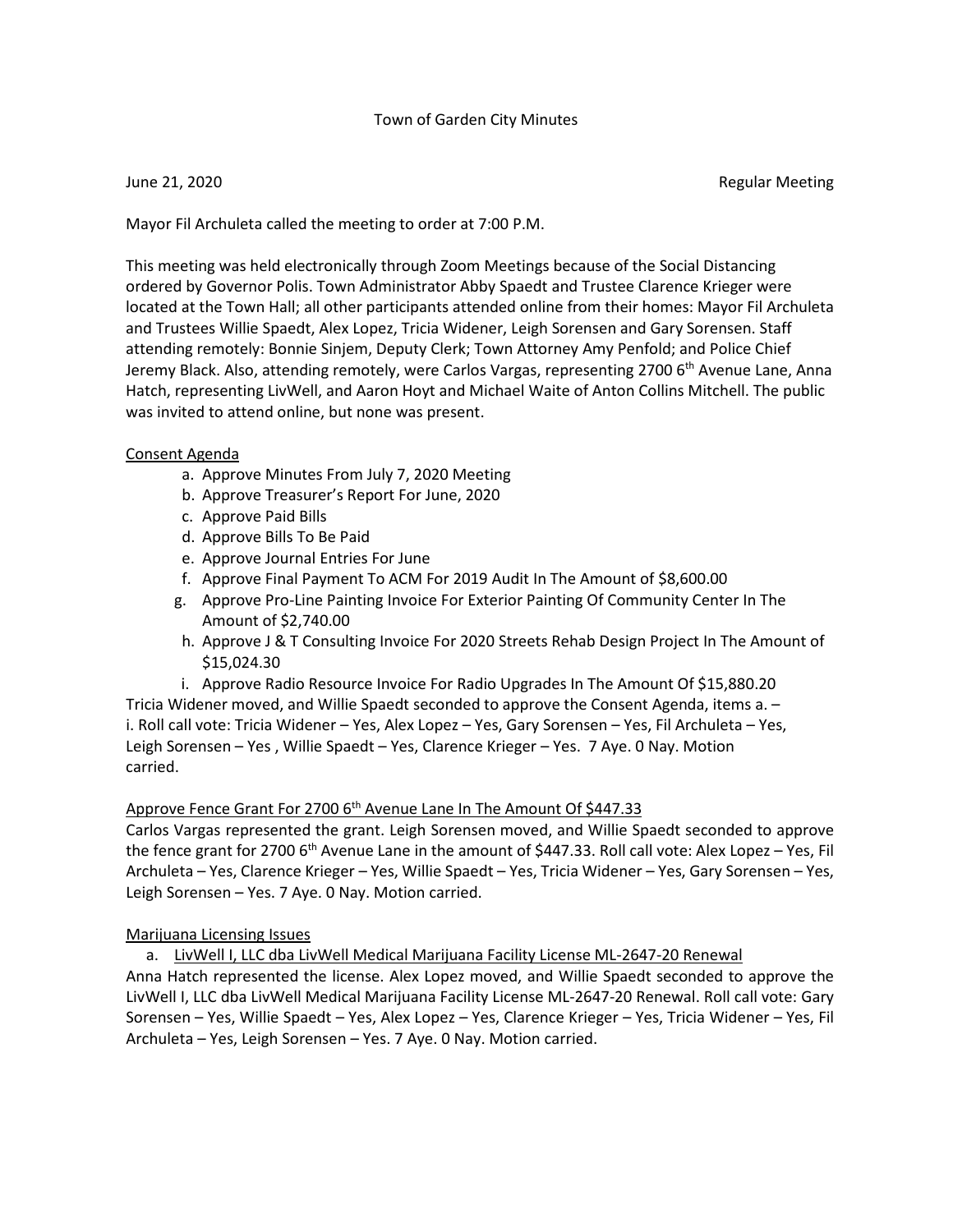# 2019 Audit Report By Aaron Hoyt From Anton Collins Mitchell LLP

Aaron Hoyt and Michael Waite presented the 2019 Audit Results. Gary Sorensen moved, and Alex Lopez seconded to adopt the 2019 Audit Report from Anton Collins Mitchell LLP. Roll call vote: Willie Spaedt – Yes, Alex Lopez – Yes, Leigh Sorensen – Yes, Tricia Widener – Yes, Clarence Krieger – Yes, Gary Sorensen – Yes, Fil Archuleta – Yes. 7 Aye. 0 Nay. Motion carried.

## Approve Quote For Tree Replacement

Alex Lopez moved, and Tricia Widener seconded to postpone the issue of tree replacement until a later date to enable town staff to investigate other options. Roll call vote: Gary Sorensen – Yes, Clarence Krieger – Yes, Alex Lopez – Yes, Fil Archuleta – Yes, Tricia Widener – Yes, Leigh Sorensen – Yes, Willie Spaedt – Yes. 7 Aye. 0 Nay. Motion carried.

#### Approve Board Goals For 2020-2021

Tricia Widener moved, and Alex Lopez seconded to approve the Board Goals for 2020-2021. Roll call vote: Leigh Sorensen – Yes, Clarence Krieger – Yes, Alex Lopez – Yes, Tricia Widener – Yes, Willie Spaedt – Yes, Gary Sorensen – Yes, Fil Archuleta – Yes. 7 Aye. 0 Nay. Motion carried.

## Staff Reports

## a. Town Administrator's Report

Town Administrator Abby Spaedt discussed the status of current and completed projects. Abby advised that she is organizing school backpacks for resident's children that will include regular school supplies and hand sanitizer. She is in the process of looking for child-sized masks to include as well.

## b. Police Chief's Report

## a. Consider Donating Or Selling Impala

Gary Sorensen moved, and Alex Lopez seconded to donate the Impala to Aims Community College. Roll call vote: Tricia Widener – Yes, Willie Spaedt – Yes, Fil Archuleta – Yes, Alex Lopez – Yes, Gary Sorensen – Yes, Leigh Sorensen – Yes, Clarence Krieger, – Yes. 7 Aye. 0 Nay. Motion carried.

## b. Police Reports

Police Chief Jeremy Black reported they are continuing to work with Greeley Police on the transient camps in the area and that Officers Brown and Johnson have been doing some public relations.

## c. Attorney's Report

Town Attorney Amy Penfold stated nothing to report at this time.

## Other Board Issues

There was none

## Announcements

a. The CML Virtual Conference will be held August 25-27, 2020

I have enclosed the conference schedule with items to be discussed. The conference will start at 9:00 A.M. each day and run till between 1:00 -1:45 P.M. The cost is \$99.00 per person. If you would like to attend the conference, please let Abby or Bonnie know.

b. The Town Hall will be closed for Colorado Day on Monday August 3, 2020.